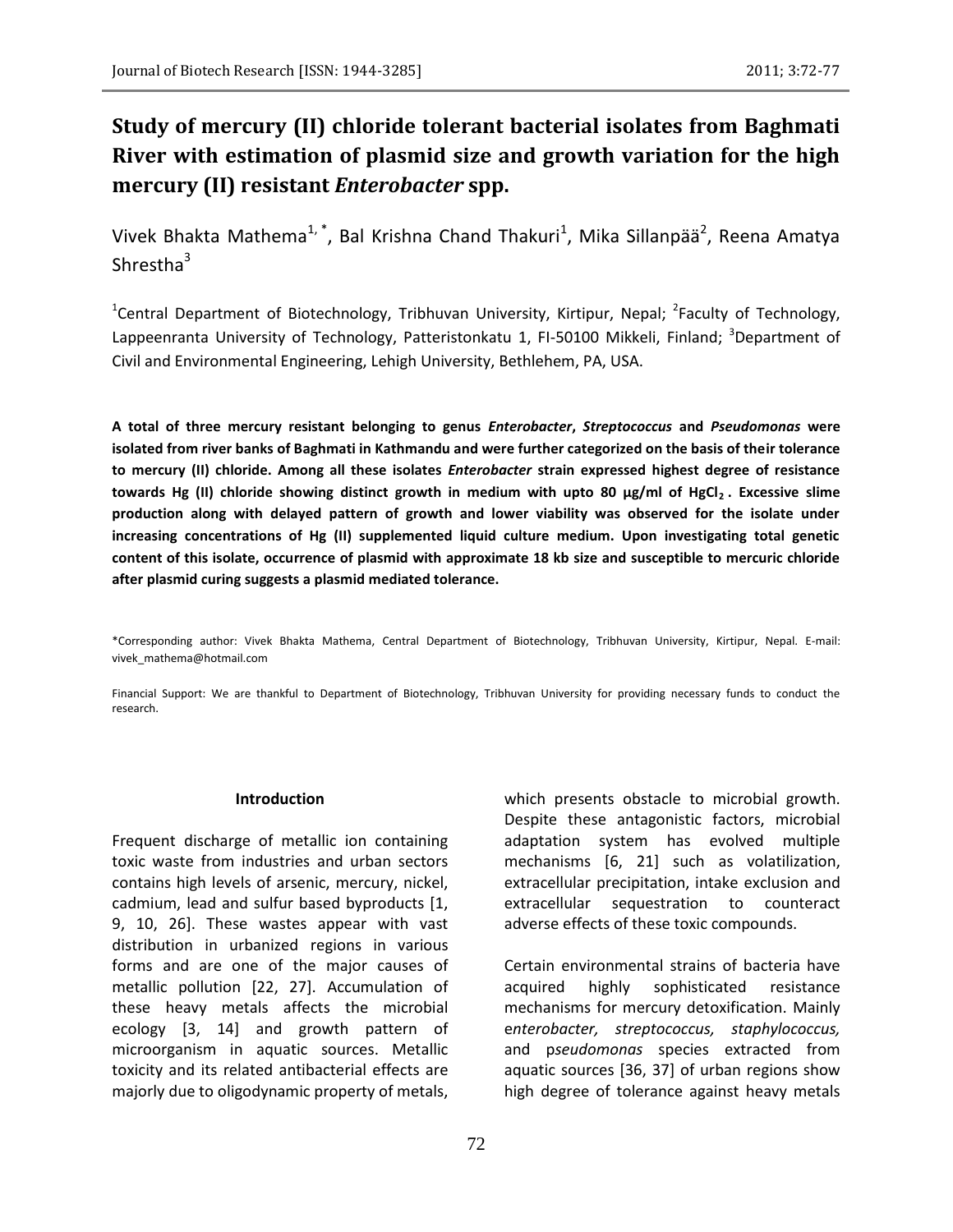[5]. *Enterobacter* are frequently observed in nosocomial infection [8] and are unambiguous risk factors for infection with multidrugresistant strains. In many bacteria, resistance to metallic salts is associated with plasmids [16]. Both chromosomally carried genes and transposable elements along with plasmids mediated xenobiotic tolerance have been found on *Enterobacter* species [5, 18]. Extreme environmental pollution and toxic industrial waste have induced variety of metal tolerance gene with reports of strain suggesting heavy metal tolerance level reaching above 100 µg/ml [26]. Excess untreated chemical wastes and sewages dumped into Kathmandu city's rivers [25] can be reflected by occurrence of such bacterial strains which is an indicator of extensive water pollution. Even though ions clearing mechanism like fractionation [17], complexing electrolyte [19, 30], and activated carbon treatment [24] have been used in treatment for removal of metal ions; adequate amount of metallic ions still seems to be released in the water sources. Generally, mercury tolerant bacteria are capable of detoxifying the mercury compounds by two sequentially acting enzymes namely, organomercuriallyase which cleaves the carbon–mercury bonds of typical organomercurials and mercuric reductase, which reducing Hg(II) into volatile and non lethal Hg(0). The counteract mechanism can be broad spectrum or specific for typical organometallic compound. Majority of such resistant strains are found to be actively expressing *mer* operon for mercury detoxification. This not only enables microbes to survive through toxic environment but also assists in removal [28, 35] of such compounds via detoxification or biosorption [2, 29, 33, 34]. Similar activities have been observed in *Enterobacter* species [15] showing considerable amount of intracellular accumulation of such heavy metals. This research article mainly focuses on Hg (II) chloride tolerance of *Enterobacter isolate* and tries to suggest a link between mercury (II) tolerance and plasmid content of the selected isolate.

## **Materials and methods**

# **Isolation of mercury resistance bacteria**

200 ml of water sample was collected in a sterile 250 ml glass container from banks of Baghmati River at Gausala, Kathmandu. Samples were filtered using standard Whatman filter paper. Culture tubes containing 10 ml of Nutrient Broth supplemented with (0-120) µg/ml mercury (II) chloride (Qualigens© ) were used. 500 µl of filtered sample were added as inoculums in each culture tube and was incubated with shaking at 120 rpm, 37 $^{\circ}$ C for 24 hours. Culture tubes showing visible growth above 10  $\mu$ g/ml HgCl<sub>2</sub> were selected for further tests. Mercury (II) chloride resistant bacteria isolation and identifications were conducted by using standard biochemical tests and Genus of the bacteria was determined using interpretation of results with Bergey's manual of systematic bacteriology.

# **Determination of Minimum inhibitory concentration (MIC) and Minimum bactericidal concentration (MBC)**

The MIC for the selected isolates were determined using culture tubes containing nutrient agar medium supplemented using serial twofold dilution method and maintaining inoculum of  $1 \times 10^6$  bacteria/ml. MBC was conducted by culturing the isolates in different concentrations of mercury (II) chloride supplemented Muller Hilton (MH) agar using spread plate culture technique. The tubes and culture plates were incubated at  $37^{\circ}$ C for 24 hours. MIC was defined as lowest concentration of mercury (II) chloride allowing no visible growth in culture tube. MBC was defined as the lowest concentration of  $HgCl<sub>2</sub>$  that results in more than 99.9% killing of the bacteria being tested.

# **Growth characteristics under mercury (II) chloride stress**

The nutrient broth culture broth was standardized to 0.5 McFarland units by using sterile distilled water. Colony forming unit (CFU) was calculated by carpet culture on MH agar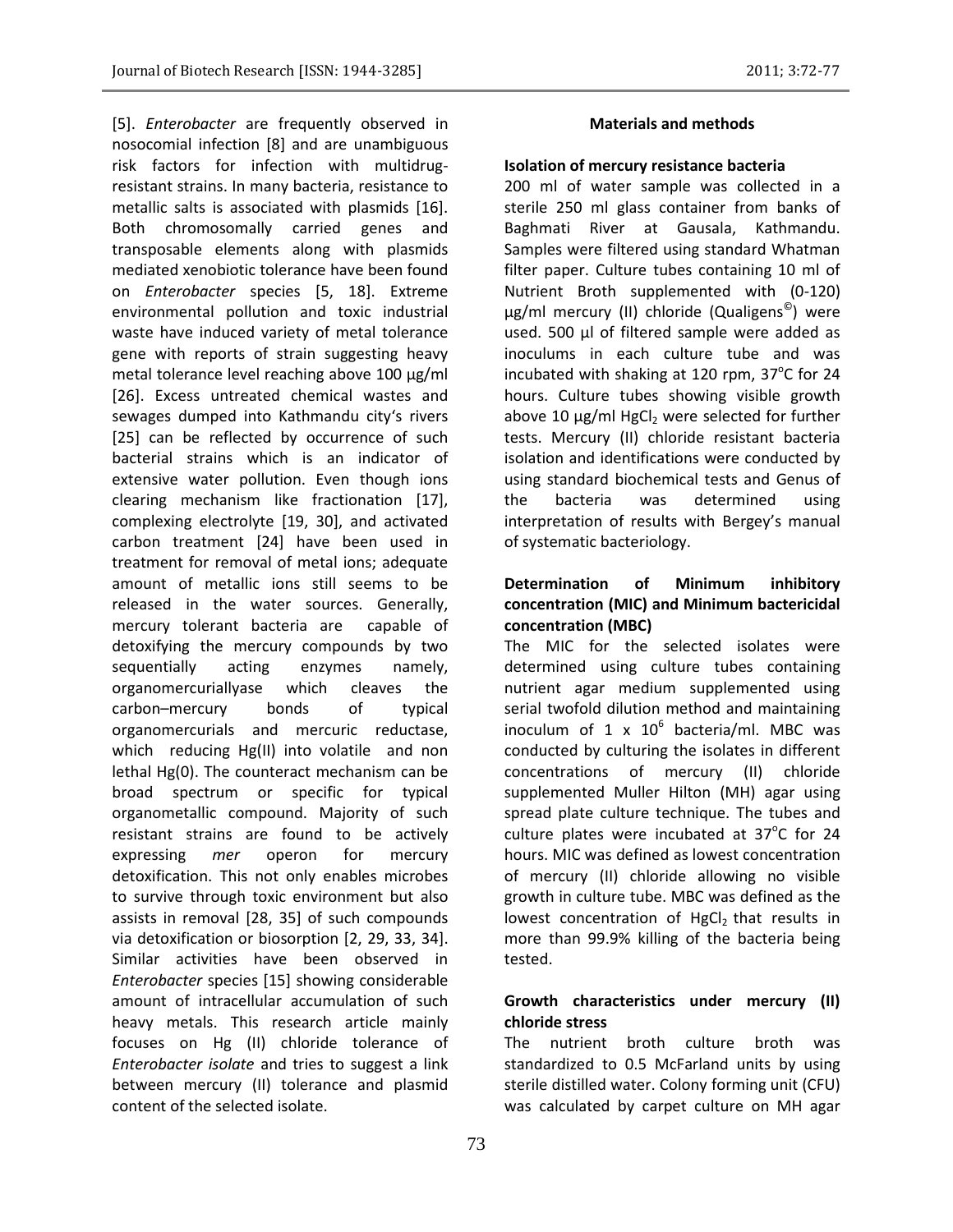supplemented with different concentrations of mercury (II) chloride (0-80 µg/ml). The MH agar plates were incubated for 18-72 hours at  $37^{\circ}$ C for observing growth.

## **Total DNA extraction and plasmid curing**

High HgCl<sub>2</sub> plasmid was extracted by following Molecular cloning [23] standard extraction protocols. Alkaline lysis [23] method was implemented for plasmid DNA extraction and further purification of plasmid was done using plasmid ultrapurification kit (Bangalore GeNei© Kit). The DNA and plasmid extract was run in 1% agarose gel. Genomic DNA and plasmid content in the gel were visualized using Ethidium bromide (EtBr) (Hi-Media<sup>©</sup>) mediated DNA fluorescence and UV gel documentation unit (LLC, Gamma Scientific<sup> $\textdegree$ </sup>). Plasmid curing [7] was performed by culturing the selected isolate in nutrient broth supplemented with EtBr of 100 µg/ml concentration followed by sub culturing into fresh nutrient agar plates. Isolates from fresh medium were further plated into nutrient agar with  $(25 \mu g/ml)$  and without mercury (II) chloride salt.

#### **Statistics**

Data are provided as means ±SEM, *n* represents the number of independent experiments. Differences were tested using one way-ANOVA, as appropriate. GraphPad Prism 5.0 was used for generation of figures and statistical analysis of data.

#### **Results**

#### **Selection and identification**

Selection of the bacterial isolates was purely based upon their tolerance to mercury (II) chloride in growth medium. Three distinct isolates were obtained in nutrient agar supplemented with 10  $\mu$ g/ml of HgCl<sub>2</sub>. Morphological analysis and biochemical tests (Table 1) along with interpretation of results using Bergey's manual of systematic bacteriology identified three isolates as *Enterobacter*, *Streptococcus*, and *Pseudomonas*.

**Table 1.** Bacterial isolates resistant to mercury (II) chloride. The table shows Minimum inhibitory concentration (MIC) and Minimum bactericidal concentration (MBC) for selected mercury tolerant isolates.

| <b>Bacterial Isolate</b> | <b>MIC</b>    | MBC           |
|--------------------------|---------------|---------------|
| Enterobacter             | $45 \mu g/ml$ | $80 \mu g/ml$ |
| Streptococcus            | $25 \mu g/ml$ | $35 \mu g/ml$ |
| Pseudomonas              | $20 \mu g/ml$ | $30 \mu g/ml$ |

#### **Determination of MICs and MBCs**

Bacterial isolates were separately cultured in nutrient broth supplemented with 0-100 µg/ml of mercury (II) chloride at an increasing concentration interval of 5 µg/ml. *Enterobacter* isolates was found to show visible grow in medium up to 40  $\mu$ g/ml of HgCl<sub>2</sub> whereas growth of *Streptococcus* and *Pseudomonas* were not observed above 20 and 15  $\mu$ g/ml of HgCl2 MBC for *Enterobacter* was obtained at 90 µg/ml whereas *Streptococcus* and *Pseudomonas*  MBCs were observed at concentrations 35 and 30  $\mu$ g/ml of HgCl<sub>2</sub> respectively. The MICs and MBCs results (Table 1) indicated that isolated *Enterobacter* was strongly resistant to mercury. This isolate was only selected for further studies.



**Figure 1. Effect of mercury (II) chloride on C.F.U for** *Enterobacter isolate.* Isolates from various concentration of HgCl<sub>2</sub> supplemented broth were cultured by using spread plate method and C.F.U was calculated. Arithmetic mean ± SD were calculated, the figure represents average results of (n=3) independent measurement.

# *Enterobacter* isolate showed HgCl<sub>2</sub> concentra**tion dependent growth inhibition**

Growth pattern of *Enterobacter* isolate indicates that the lag phase of growth was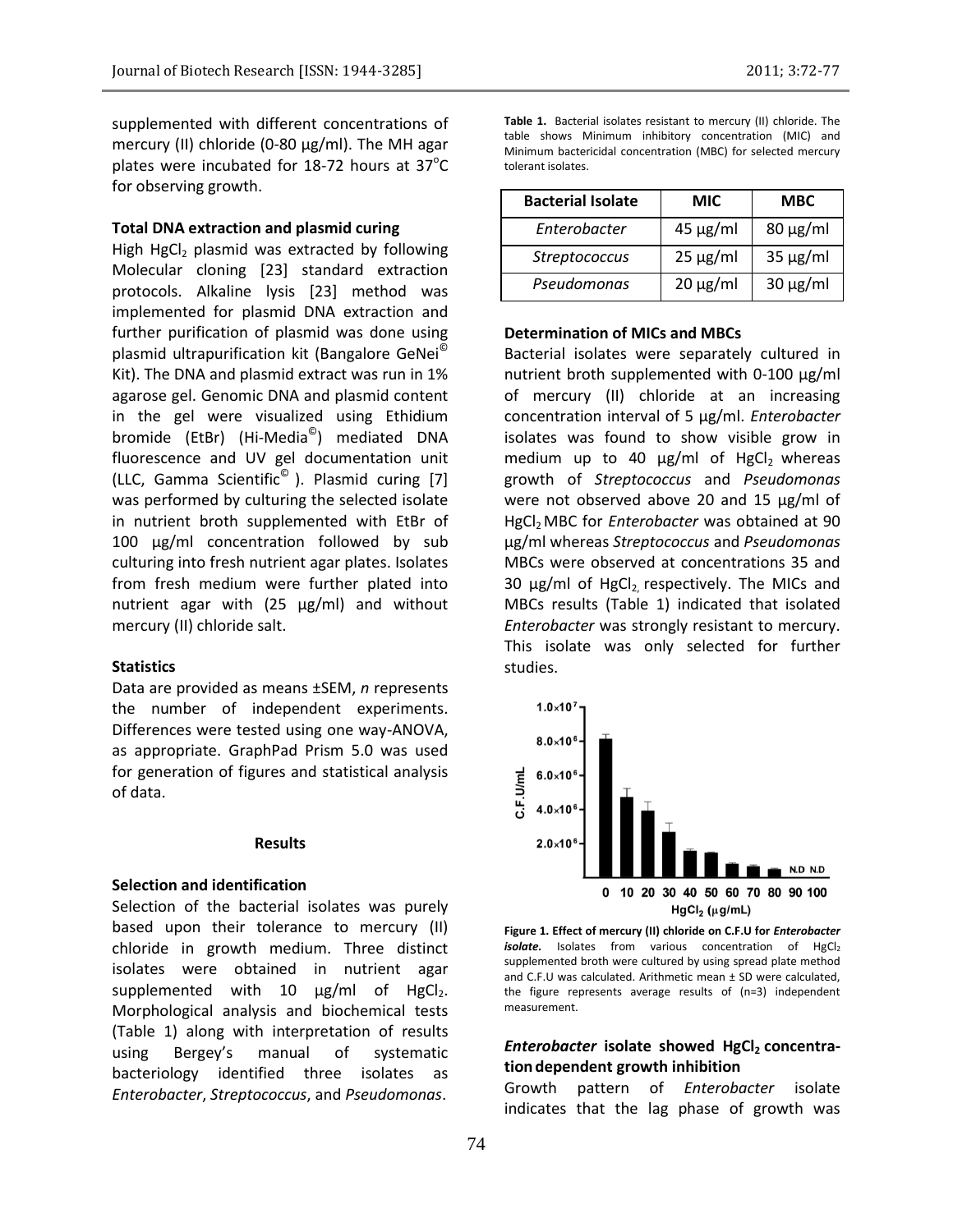prolonged when cultured at nutrient agar supplemented with successively increasing concentrations of mercury (II) chloride 0-80 µg/ml in the medium. Effect of higher concentrations of  $HgCl<sub>2</sub>$  was clearly evident (Figure 1) in terms of reduction in CFU. Interestingly, presence of mercury (II) in the medium induced excessive slime production which maintained its abundance even when nutrient broth was centrifuged and washed several times with normal saline. On the contrary, growth in normal nutrient broth produced little or no slime.



**Figure 2. Extraction of total genomic DNA and plasmid from**  *Enterobacter* **isolates**. Plasmid and genomic extract was run in 1% agarose gel electrophoresis and visualized by EtBr staining. Lane 1 (L1) to Lane 8 (L8) from left to right represents Ruler DNA (M), **λ**/Mlu I digest (LD), Genomic DNA extract G1, G2, G3 along with *Enterobacter spp.* Plasmid extract P1, P2, and P3 respectively (Indicated by White arrow). Plasmid size is approximately 18 Kb with reference to LD. The white arrows indicate plasmids.

# **Total DNA extraction of** *Enterobacter* **isolate and plasmid curing**

Extraction of total genetic content revealed presence of at least one plasmid common in *Enterobacter* isolates (Figure 2). Experiments were carried out in triplicates for genomic DNA and plasmid extracts. Computation of the plasmid fragment size with standard **λ** /Mlu I digest estimates it to be around 18 Kb by computing with the control of 50 Kb. Average size for the plasmid (Figure 3) was further confirmed using standard 50 kb **λ**/*Mlu* I Digest (Bangalore GeNei© Kit). Plasmid curing significantly decreased viability of *Enterobacter* isolates in  $HgCl<sub>2</sub>$  supplemented medium. Viable culture of isolates subsequent to plasmid curing was limited to 5  $\mu$ g/ml of HgCl<sub>2</sub>, whereas normal growth was observed in standard nutrient broth.



**Figure 3. Plasmid extraction and estimation of size**. Purified plasmid was run in 1% agarose gel electrophoresis and visualized by EtBr staining. Control DNA 50 Kb (L1), *Enterobacter* isolate Plasmid (L2), λ / Mlu I Digest (L3) [fragment size in Bp].

## **Discussion**

Pollution of water sources as a result of various metal salts contamination [11, 12] shown to be related to development of strains capable of tolerating such metal ions [1, 4, 10, 32]. Among these contaminants mercury is one of the leading chemicals in water pollution [5] in industrialized zones. In most cases the evolutionary pattern of mutagenesis and slow genetic adaptation leads to production of resistant strains. However, unusually high level of tolerance to heavy metals ions [20] suggest a plasmid mediated tolerance strains bacteria [7]. Previous studies indicate that *Pseudonmonas* strains are presumably more competent to foreign genome [6] for their flexible genetic adaption. During the study, both *streptococcus*  and *pseudomonas* isolates were found to be tolerant to mercury (II) chloride. Both of these bacteria have been known to carry plasmids and transposable elements for their mode of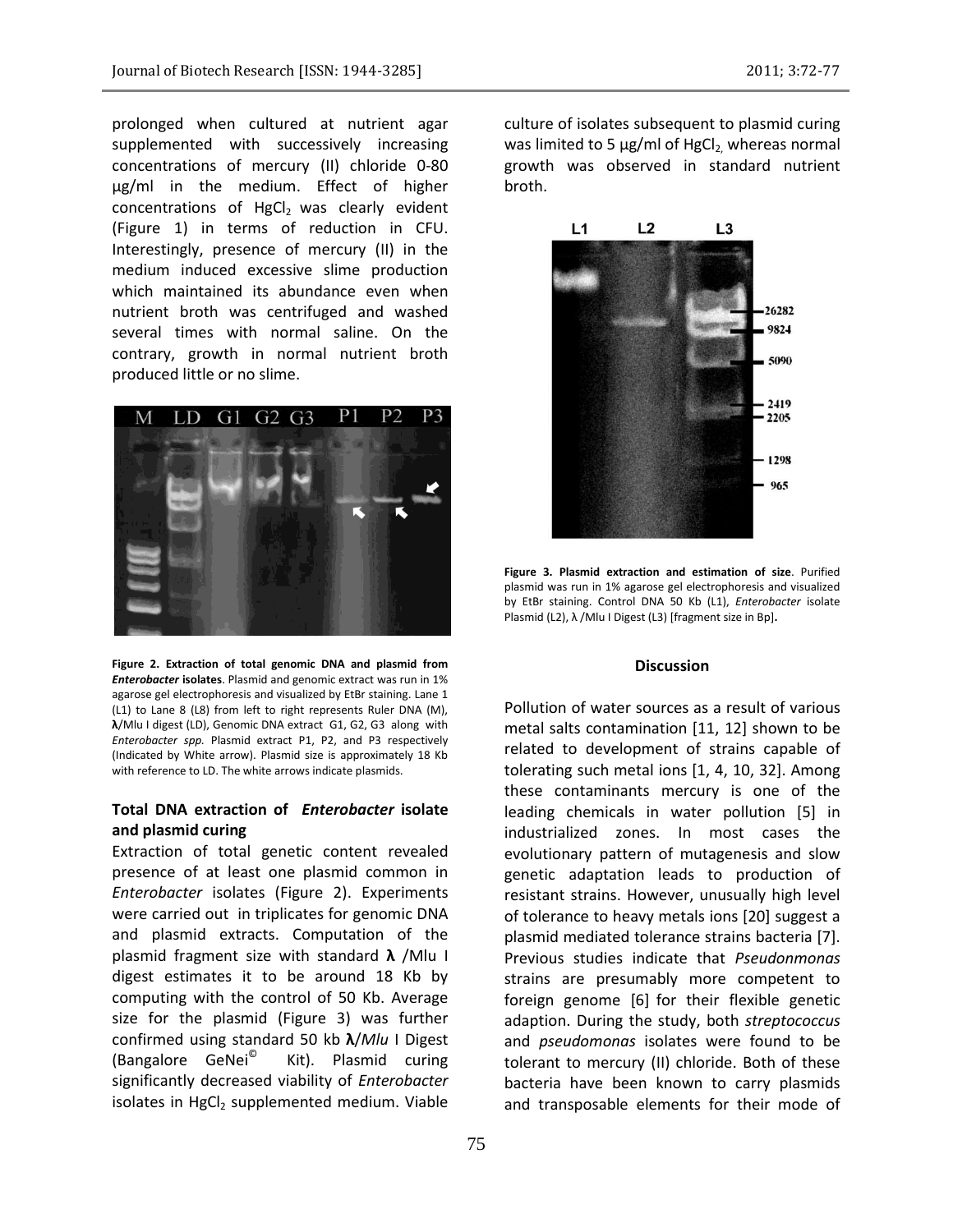tolerance [5]. However, as the focus of this research was upon high mercury (II) resistant isolate, *Enterobacter* isolate was found to grow even at concentrations upto 80  $\mu$ g/ml of HgCl<sub>2</sub>. High MIC (45  $\mu$ g/ml) can be interrelated to the constant exposure to metal salts [26] in its native source. Mercury in its ionic form  $Hg^{2+}$  has strong antimicrobial activity mainly due to its oligodynamic effect. Mechanisms including transcytosis, intake exclusion, extracellular precipitation and volatilization are frequent in many coliforms. However, in this current investigation possibility of a plasmid mediated tolerance [7] presents the highest likelihood as suggested by the outcome of plasmid curing assay where majority of the cured cells were unable to form colony on Hg(II) supplemented medium. In addition, the plasmid extract carried out separately for the *Enterobacter isolate*  yielded a plasmid of size around 18 Kb. Plasmids have been known in *Enterobacter* spp. [4, 31] for several types of tolerance. However, the exact tolerance mechanism for the metals salts is yet to be determined. Gram negative bacteria, in general, have been genetically more defiant to metal salts and *Enterobacter* is not an exception. During altered growth conditions with chemical stress of mercury (II) chloride in medium, *Enterobacter* peculiarly generated excessive slime. This might have been due to induction of excess capsule formation to counteract detrimental effects of mercury in the medium which also includes growth of microbes to from biofilm [13]. Likely, subsequent increase in Hg(II) chloride concentration depleted the CFU and also extended their regeneration time. This resulted in a diauxic growth pattern with overextended lag phase. Precise mechanism of bacteria tolerance to mercury (II) and possibility of other heavy metal resistance is a subject of further study.

#### **Acknowledgments**

We wish to express our sincere gratitude to Dr. Rajani Malla, Central Department of Biotechnology, Tribhuvan University, for providing the intellectual assistant and academic support, as well as Dr. Tribikram Bhattarai and faculty members for providing reagents and laboratory facilities.

#### **Reference**

- 1. Bhatnagar, A.; Sillanpää, M., 2009. Applications of Chitin- and Chitosan-derivatives for the Detoxification of Water and Wastewater - A Short Review. Advances in Colloid and Interface Science, 152: 26-38.
- 2. Bhatnagar, A.; Sillanpää, M., 2010. Utilization of Agroindustrial and Municipal Waste Materials as Potential Adsorbents for Water Treatment - A Review. Chem. Eng. J., 157: 277-296.
- 3. Cebron, A.; Garnier, J., 2005. Nitrobacter and Nitrospira genera as representatives of nitrite-oxidizing bacteria: Detection, quantification and growth along the lower Seine River (France). Water Res., 39 (20): 4979–4992.
- 4. Coral, M.; Korkmaz, H.; Arikan B.; Coral G., 2005. Plasmid mediated heavy metal resistances in *Enterobacter* spp. isolated from Sofulu landfill, in Adana, Turkey. Annals of Microbiology, 55 (3): 175-179.
- 5. De, J.; Ramaiah, N.; Mesquita, A.; Verlekar, X.N., 2003. Tolerance to various toxicants by marine bacteria highly resistant to mercury.2003. Marine Biotechnology. 5 (2): 185- 193.
- 6. Demanèche S.; Kay, E.; Gourbière, F.; Simonet, P., 2001. Natural Transformation of *Pseudomonas fluorescens* and *Agrobacterium tumefaciens* in Soil.(2001). Appl Environ Microbiol., 67 (6): 2617–2621.
- 7. El-Deeb, B., 2009. Plasmid Mediated Tolerance and Removal of Heavy Metals by Enterobacter sp. American Journal of Biochemistry and Biotechnology, 5 (1): 47-53.
- 8. Fraser, S.,2010. Infectious diseases, Enterobacter infections, Avalable at a at website http://emedicine.medscape.com/article/216845 (Online)
- 9. Huang, X.; Sillanpää, M.; Duo, B.; Gjessing, E.T., 2008. Water Quality in the Tibetan Plateau: Metal Contents of four Selected Rivers. Environ. Pollut., 156: 270-277.
- 10. Huang, X.; Sillanpää, M.; Gjessing, E.T.; Peräniemi, S.; Vogt, R.D., 2010. Water Quality in the Southern Tibetan Plateau: Chemical Evaluation of the River Yarlung Tsangpo (Brahmaputra).River Res. Applic. 27: 113–121
- 11. Huang, X.; Sillanpää, M.; Gjessing, E.T.; Vogt, R.D., 2009. Water Quality in the Tibetan Plateau: Major Ions and Trace Elements in the Headwaters of four Major Asian Rivers, Sci. Total Environ*.*, 407: 6242-6254.
- 12. Huang, X.; Sillanpää, M.; Gjessing, E.T.; Vogt, R.D., 2010. Impact of Mining Activities on the Surface Water Quality in Tibet: Gyama Valley. Sci. Total Environ*.*, 408: 4177-4184.
- 13. Hussain, M.; Wilcox, M.H.; White, P.J., 1993. The slime of coagulase-negative staphylococci: Biochemistry and relation to adherence[. FEMS Microbiol.](http://www.sciencedirect.com/science/journal/03781097) Rev., 10 (34): 191-207.
- 14. Lagauzère, S.; Pischedda, L.; Cuny, P.; Gilbert, F.; Stora G.; Bonzomm J.M., 2009. Influence of Chironomus riparius (Diptera, Chironomidae) and Tubifex tubifex (Annelida, Oligochaeta) on oxygen uptake by sediments. Consequences of uranium contamination, Environ. Pollut., 157 (4): 1234- 1242.
- 15. Lu, W.B.; Shi, J.J.; Wang, C.H.; Chang, J.S., 2006. Biosorption of lead, copper and cadmium by an indigenous isolate